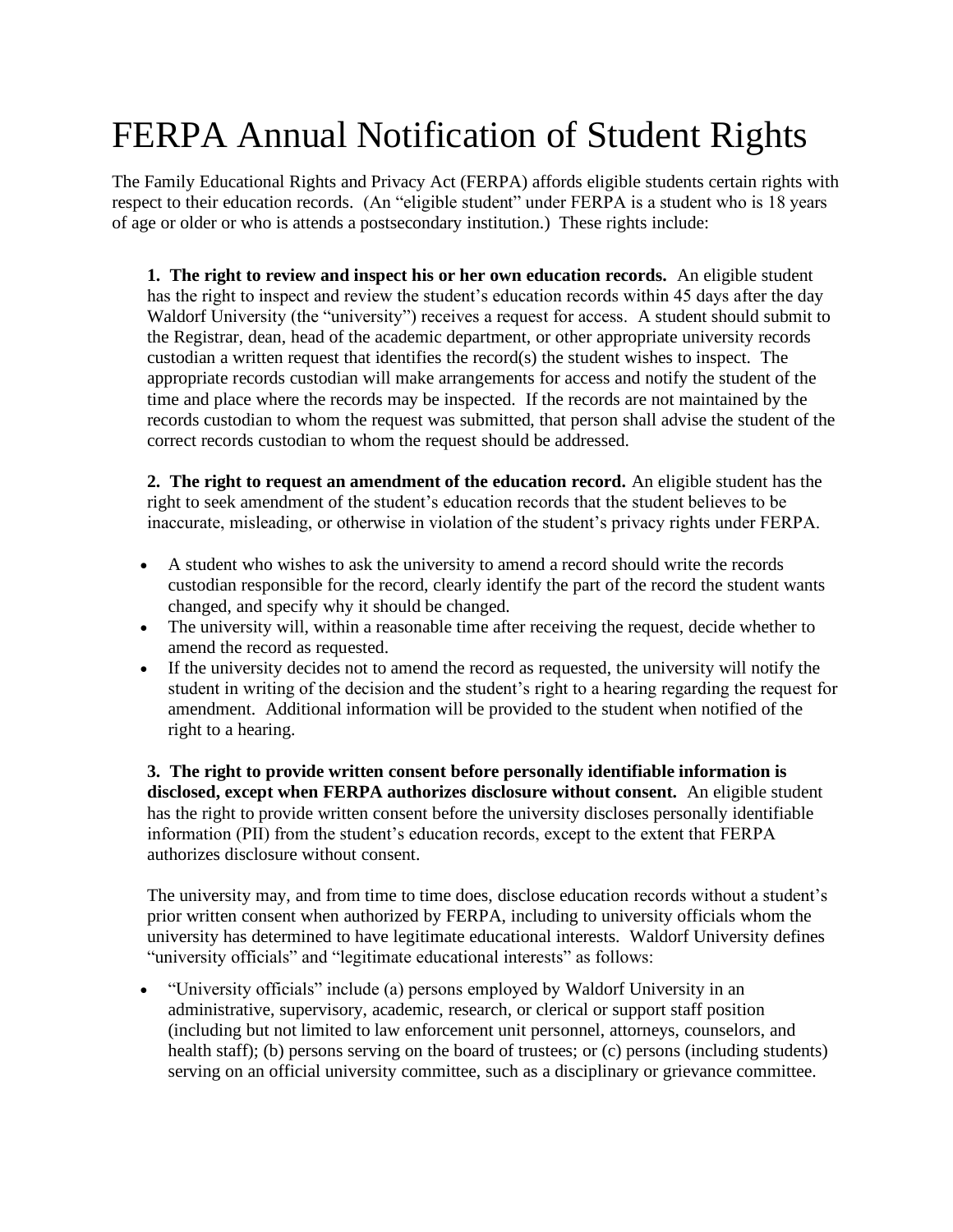- A university official also may include a volunteer, contractor, consultant or other party outside of Waldorf University (i) who performs an institutional service or function for which the university would otherwise use its own employees, (ii) who is under the direct control of the university with respect to the use and maintenance of education records, such as an attorney, auditor, or collection agent or a student volunteering to assist another university official in performing his or her tasks, and (iii) who is subject to the obligation not to disclose PII from any education record without the prior written consent of the student.
- "Legitimate educational interests" include performing a task or engaging in an activity related to (i) one's regular duties or professional responsibilities, (ii) a student's education, (iii) the discipline of a student, (iv) a service to or benefit for a student,  $(v)$  measures to support student success, and (vi) the safety and security of the campus.

**4. The right to file a complaint.** An eligible student has the right to file a complaint with the U.S. Department of Education concerning alleged failures by Waldorf University to comply with the requirements of FERPA. The name and address of the Office that administers FERPA is:

 Family Policy Compliance Office U.S. Department of Education 400 Maryland Avenue, SW Washington, DC 20202

## **When does FERPA permit disclosure of personally identifiable information (PII) without student consent?**

FERPA permits the disclosure of PII from students' education records, without consent of the student, if the disclosure meets certain conditions found in §99.31 of the FERPA regulations. Except for disclosures to university officials (as defined above), disclosures related to some judicial orders or lawfully issued subpoenas, disclosures of directory information, and disclosures to the student, §99.32 of FERPA regulations requires the institution to record the disclosure. Eligible students have a right to inspect and review the record of disclosures.

The university may disclose PII from the education records without obtaining prior written consent of an eligible student —

- To other university officials whom the university has determined to have legitimate educational interests, as described above under paragraph 3. This includes contractors, consultants, volunteers, or other parties to whom the university has outsourced institutional services or functions, provided that certain conditions are met.  $(\frac{899.31(a)(1)}{2})$
- To officials of another university where the student seeks or intends to enroll, or where the student is already enrolled if the disclosure is for purposes related to the student's enrollment or transfer, subject to the requirements of §99.34. (§99.31(a)(2))
- To authorized representatives of the U. S. Comptroller General, the U. S. Attorney General, the U.S. Secretary of Education, or State and local educational authorities, such as a State postsecondary authority that is responsible for supervising the university's State-supported education programs. Disclosures under this provision may be made, subject to the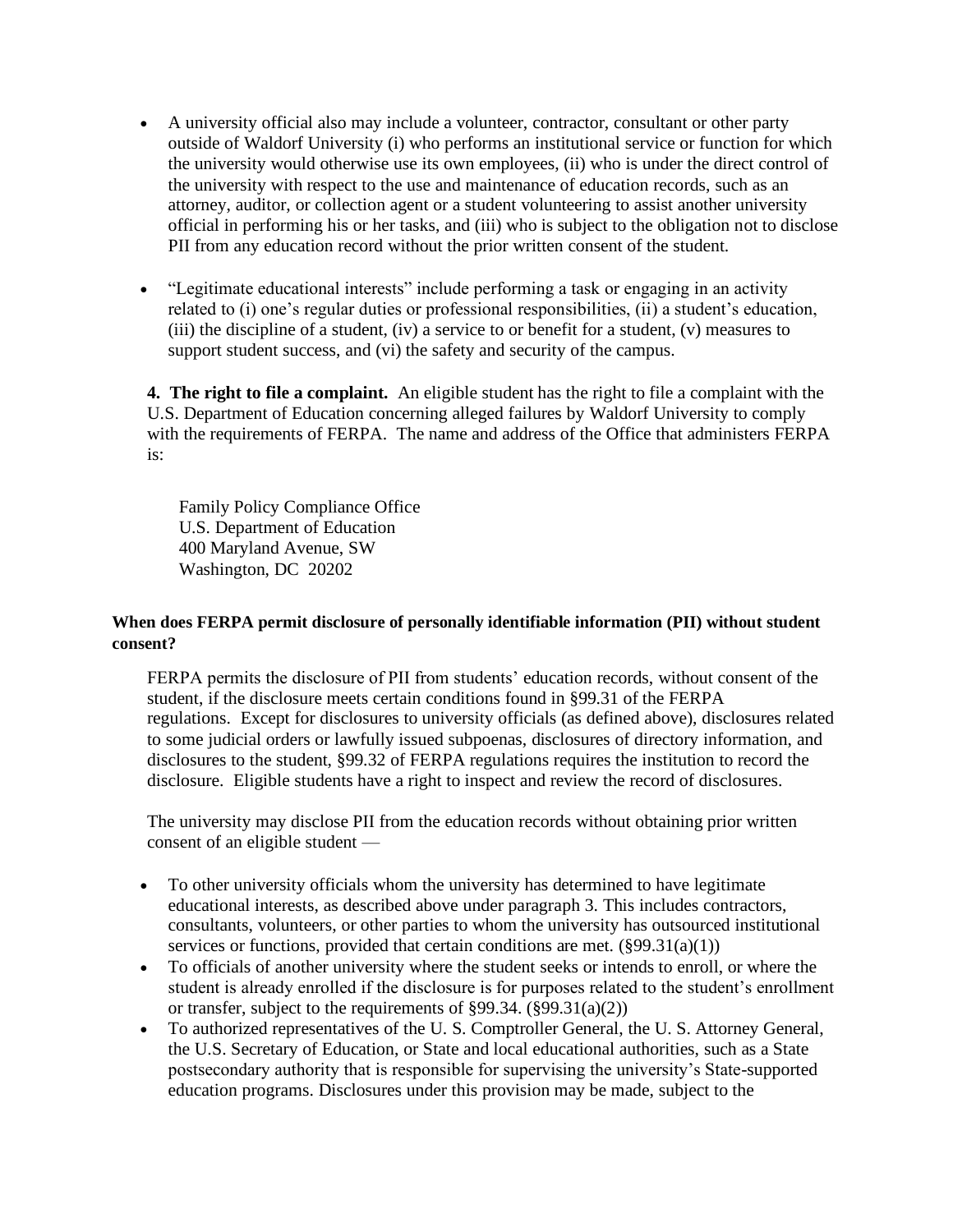requirements of §99.35, in connection with an audit or evaluation of Federal- or Statesupported education programs, or for the enforcement of or compliance with Federal legal requirements that relate to those programs. These entities may make further disclosures of PII to outside entities that are designated by them as their authorized representatives to conduct any audit, evaluation, or enforcement or compliance activity on their behalf.  $(\frac{8}{9}99.31(a)(3))$ and 99.35)

- In connection with financial aid for which the student has applied or which the student has received, if the information is necessary to determine eligibility for the aid, determine the amount of the aid, determine the conditions of the aid, or enforce the terms and conditions of the aid.  $(\frac{699.31(a)(4)}{4})$
- To certain state and local officials or authorities when authorized by state statute in certain cases.  $(\frac{699.31(a)}{5})$
- To organizations conducting studies for, or on behalf of, the university, in order to: (a) develop, validate, or administer predictive tests; (b) administer student aid programs; or (c) improve instruction.  $(\S 99.31(a)(6))$
- To accrediting organizations to carry out their accrediting functions.  $(\frac{899.31(a)}{7})$
- To parents of an eligible student if the student is a dependent for IRS tax purposes. (§99.31(a)(8))
- To comply with a judicial order or lawfully issued subpoena.  $(\S 99.31(a)(9))$
- To appropriate officials in connection with a health or safety emergency, subject to §99.36. (§99.31(a)(10))
- When it is information the university has designated as "directory information" under §99.37. (§99.31(a)(11))
- To a victim of an alleged perpetrator of a crime of violence or a non-forcible sex offense, subject to the requirements of §99.39. The disclosure may only include the final results of the disciplinary proceeding with respect to that alleged crime or offense, regardless of the finding.  $(\S 99.31(a)(13))$
- To the general public, the final results of a disciplinary proceeding, subject to the requirements of §99.39, if the university determines the student is an alleged perpetrator of a crime of violence or non-forcible sex offense and the student has committed a violation of the university's rules or policies with respect to the allegation made against him or her.  $(\$99.31(a)(14))$
- To parents of a student regarding the student's violation of any Federal, State, or local law, or of any rule or policy of the university, governing the use or possession of alcohol or a controlled substance if the university determines the student committed a disciplinary violation and the student is under the age of  $21. (§99.31(a)(15))$
- The disclosure concerns sex offenders and other individuals required to register under section 17010 of the Violent Crime Control and Law Enforcement Act of 1994.

## **Directory Information**

Institutions may disclose a student's "Directory Information" without their consent, and without violating FERPA if the student has not restricted their personal information. Waldorf University considers the following to be "Directory Information":

- name
- e-mail address
- $\bullet$  address (local & home)
- telephone number (any listed)
- field of study